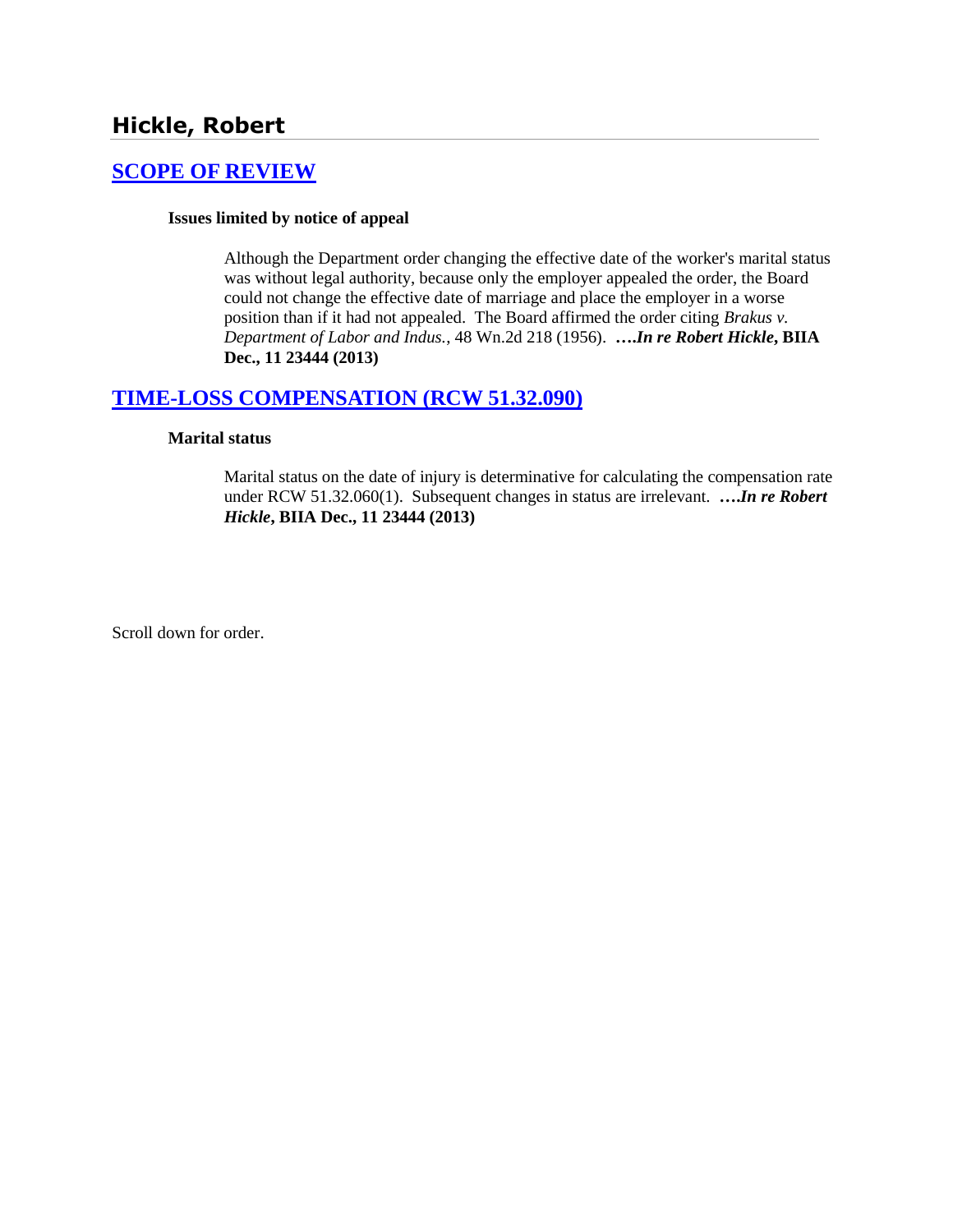# **BEFORE THE BOARD OF INDUSTRIAL INSURANCE APPEALS STATE OF WASHINGTON**

**)**

1 **IN RE: ROBERT R. HICKLE ) DOCKET NO. 11 23444**

**CLAIM NO. W-966483 ) DECISION AND ORDER**

APPEARANCES:

2

3 4

5

6

7

8 9

Claimant, Robert R. Hickle, by The Law Offices of Steven D. Weier, Inc., P.S., per Corey L. Endres

Self-Insured Employer, CHS, Inc., by Law Office of Gress & Clark, LLC, per James L. Gress

10 11 12 Department of Labor and Industries, by The Office of the Attorney General, per Dana Tumenova, Assistant

13 14 15 16 17 18 19 20 The self-insured employer, CHS, Inc., filed an appeal with the Board of Industrial Insurance Appeals on December 7, 2011, from an order of the Department of Labor and Industries dated October 12, 2011. In this order, the Department affirmed the August 8, 2011 order, in which it stated that the claimant's compensation rate was established based on being married at the time of the industrial injury, and on July 10, 2011, the claimant informed the Department that his marital status under his claim was incorrect. The Department changed the claimant's marital status on which compensation was based to single, effective February 22, 2011, as provided by RCW 51.32.240(1). The Department order is **AFFIRMED.**

# **DECISION**

22 23 24 25 26 27 As provided by RCW 51.52.104 and RCW 51.52.106, this matter is before the Board for review and decision. The claimant filed a timely Petition for Review of an October 24, 2012 Proposed Decision and Order, in which the industrial appeals judge reversed the October 12, 2011 Department order and remanded with directions to change Mr. Hickle's marital status from married to single effective November 4, 2008, not February 22, 2011. The self-insured employer filed a Response to the Claimant's Petition for Review on November 26, 2012.

28 29 30 31 The Board has reviewed the evidentiary and procedural rulings in the record of proceedings. With one exception, we find that no prejudicial error was committed and the rulings are affirmed. The exception has to do with the July 20, 2012 Order Granting Review of Interlocutory Appeal, regarding the scope of review. We agree with the determination that the question of whether

32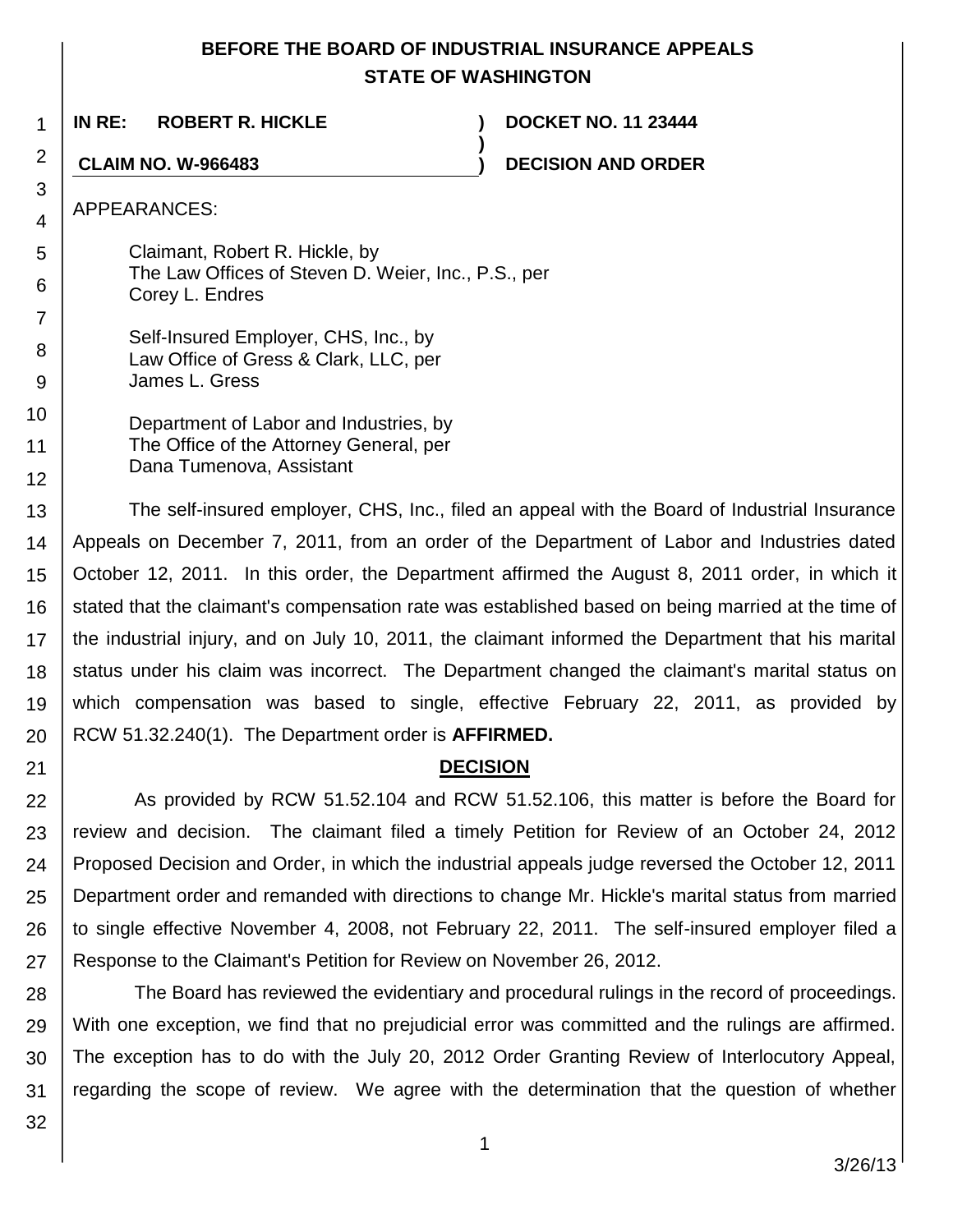1 2 3 4 Mr. Hickle willfully misrepresented his marital status is not before us in this appeal. However, we disagree with the narrow characterization of the issue as being "limited to the effective date of the change of marital status" because we must also consider whether there is a basis for making the change of marital status.

5 6

7

8

9

10

In its October 12, 2011 order, the Department affirmed its August 8, 2011 order and stated:

The Department established this worker's compensation rate based upon being married on the date of injury or disease manifestation. This action was taken due to information supplied by the worker. On 7/10/11 the worker informed the Department that information was incorrect. Effective February 22, 2011, the Department is changing the marital status upon which compensation is established to single. This action is taken in accordance with RCW 51.32.240(1).

11 12 13 14 15 16 17 18 The self-insured employer appealed, requesting an earlier effective date for the change in marital status. The question of when the change in marital status should become effective cannot be resolved without first determining whether there is any factual or legal basis for making the change. If not, there would be no basis for changing the effective date from February 22, 2011, to November 4, 2008, as proposed by the industrial appeals judge. Mr. Hickle's marital status is significant because married workers have a higher compensation rate than single workers under RCW 51.32.060(1). Our interpretation of that statutory provision is critical to the resolution of this appeal.

19 20 21 The parties submitted the appeal based on a stipulation of facts. Mr. Hickle was injured on October 3, 2005. He was married at the time. The claim was closed on December 26, 2006. He was still married at that time.

22 23 24 25 26 27 28 29 On January 29, 2007, Mr. Hickle's marriage was terminated by judicial decree. On November 13, 2008, he filed an application to reopen his claim. On December 19, 2008, the Department reopened the claim effective November 4, 2008. The self-insured employer paid time-loss compensation benefits from November 4, 2008, through July 15, 2011, based on a status of married. On September 23, 2009, the Department issued an order in which it established the wage at time of injury and determined that Mr. Hickle's marital status was "married." The Department affirmed the September 23, 2009 order on April 25, 2011, and that order has become final.

30 31 On July 10, 2011, Mr. Hickle filled out a pension benefits questionnaire and mistakenly checked the wrong box in response to a question regarding whether he was married at the time of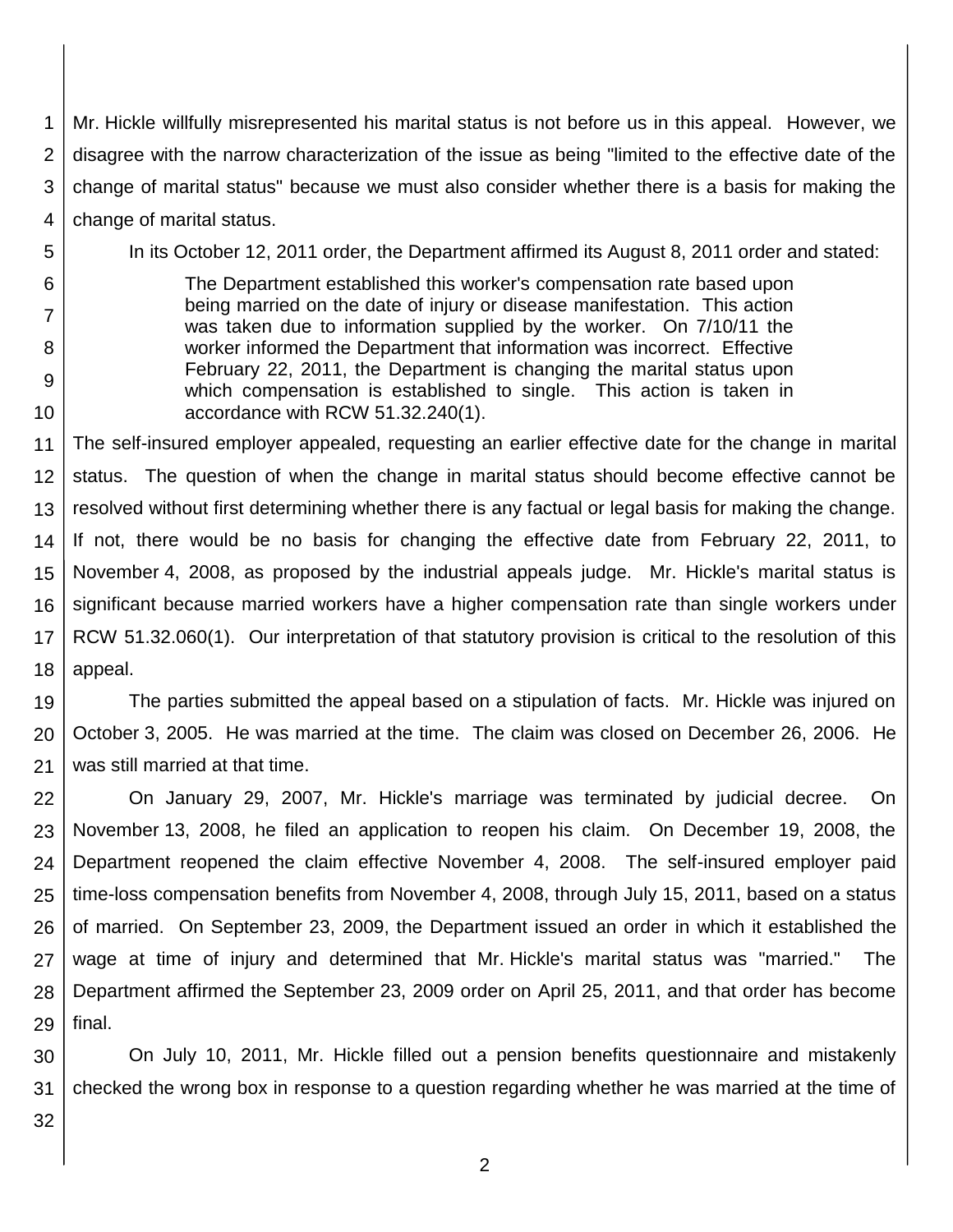1 2 the October 3, 2005 injury. He checked "no," even though it is undisputed that he was married at that point and his marriage was not terminated until January 29, 2007.

3 4 5 6 7 8 The Department then issued the August 8, 2011 order, relying on RCW 51.32.240(1), which permits the recoupment of benefits paid because of innocent misrepresentation. Only the employer protested this order.<sup>1</sup> The Department affirmed the August 8, 2011 order on October 12, 2011. In the meantime, Mr. Hickle was placed on a pension effective February 22, 2011, with the self-insured employer being granted second injury fund relief. Those orders have become final and are not at issue here.

9 10 11 12 13 Only the employer appealed the October 12, 2011 order, arguing that the effective date for the marital status change should be the date of injury, October 3, 2005, with an overpayment of benefits established. The industrial appeals judge reversed the Department order, making November 4, 2008, the effective date for the change of marital status and remanding to the Department to take further action. Only Mr. Hickle has petitioned for review.

14 15 16 17 The central question is whether marital status on the date of injury is determinative for calculating the compensation rate under RCW 51.32.060(1). If it is, then subsequent changes in status are irrelevant, and do not affect the compensation rate, or trigger the recoupment provisions of RCW 51.32.240(1).

18 19 20 21 22 23 24 25 26 27 The claimant cites *Foster v. Department of Labor & Indus.*, 161 Wash. 54 (1931) for the proposition that marital status at the time of injury is controlling, and whatever happens thereafter cannot be used as the basis for recalculating the compensation rate. In *Foster*, the worker was unmarried at the time of injury. He married thereafter and sought an increase in his compensation rate based on his new status. The supreme court held that if a worker is single at the time of injury, a subsequent marriage is not considered a change of circumstance under § 7686 (the predecessor to RCW 51.28.040), and the compensation rate is not increased under § 7679 (the predecessor to RCW 51.32.060).<sup>2</sup> The supreme court relied on the fact that RCW 51.32.060 "definitely and permanently" fixed compensation based on Mr. Foster's status as a single man "at the time of injury." *Foster*, 161 Wash. at 60.

l

<sup>28</sup> 29 30 31 1 That document was not made part of the parties' factual stipulation, but was Attachment 4 to Employer's Motion Regarding the Board's Jurisdiction over Overpayment and Willful Misrepresentation Issue. CHS pointed out that the Department had previously issued a September 23, 2009 wage order in which it established the worker's marital status as married and the self-insured employer had paid benefits based on that representation; so there might be an overpayment that needed to be addressed.

<sup>32</sup>  $2$  For ease of discussion, we use the current statutory references.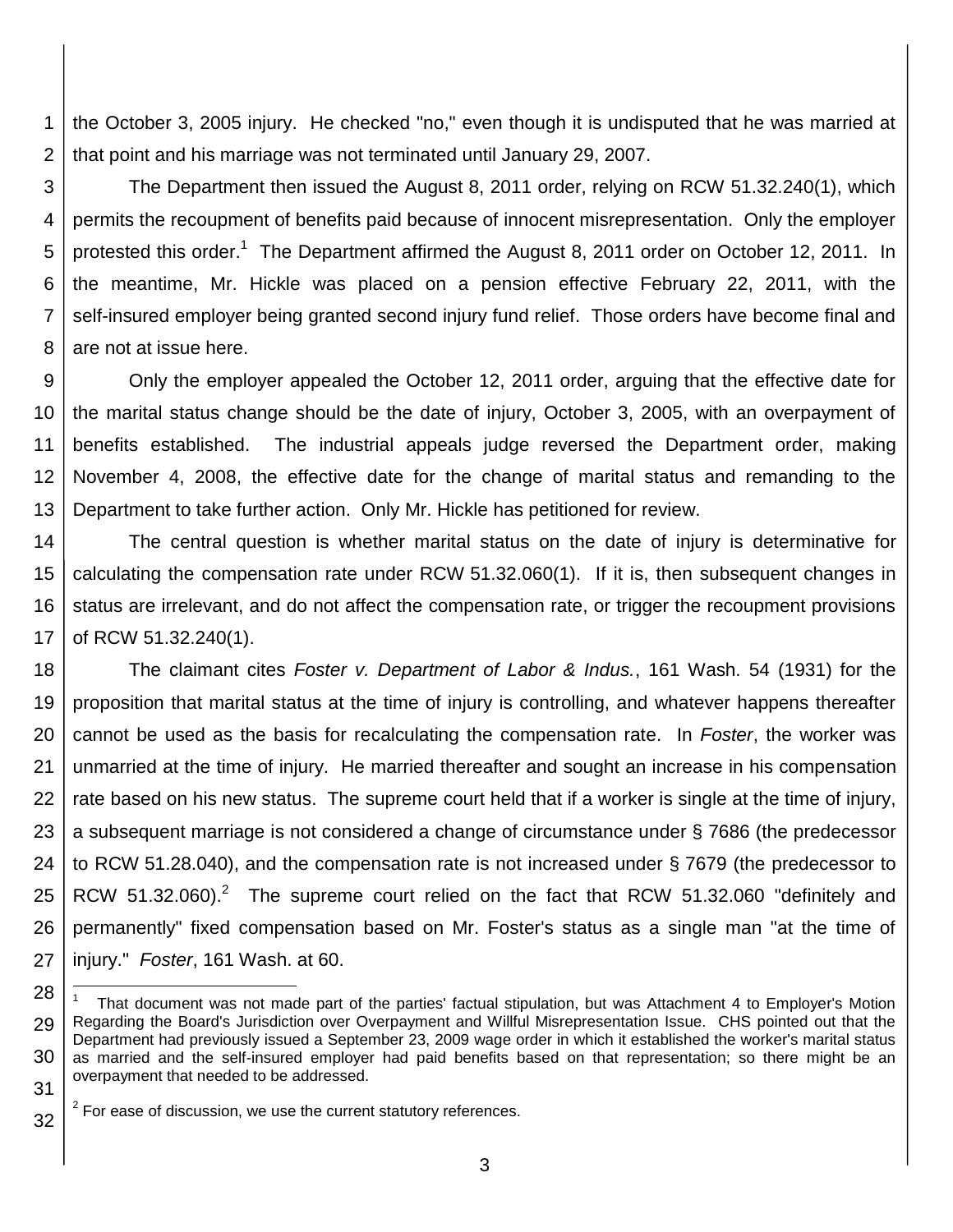1 2 3 4 5 6 7 8 9 10 11 The current version of RCW 51.32.060(1) uses the same critical phrase with reference to marital status—"at the time of injury." Under RCW 51.32.060(1)(g), a single worker's compensation rate is calculated as follows: "If unmarried at the time of the injury, sixty percent of his or her wages." Under RCW 51.32.060(1)(a), a married worker's compensation rate is calculated as follows: "If married at the time of injury, sixty-five percent of his or her wages." Thus, based on the plain language of 51.32.060(1), as interpreted by the supreme court in *Foster*, it is not a change of circumstance when a worker is married at the time of injury and the marriage is later terminated by judicial decree. Under *Foster*, RCW 51.28.040 cannot be used as a mechanism for changing the compensation rate based on a post-injury marriage or dissolution, and we have found no other statutory provision that would change Mr. Hickle's marital status by operation of law, based on the subsequent dissolution of his marriage.

12 13 14 15 16 17 18 19 20 The only reference we have found to the post-injury termination of marriage and how that might affect the compensation rate is RCW 51.32.072, which increases the benefits of workers who were injured before July 1, 1971. For that group, if the worker was unmarried at the time of injury or married at that time but the marriage was subsequently terminated by judicial decree, the compensation rate is 50 percent of the state average monthly wage. If the worker was married at the time of injury and the marriage was not subsequently terminated, the rate is 50 percent of the state average monthly wage, plus an additional 5 percent. However, RCW 51.32.072 is specifically limited to workers injured prior to July 1, 1971. It does not apply to workers like Mr. Hickle, who were injured thereafter.

21 22 23 24 25 26 The only other provision we have found regarding how post-injury changes in family status affect compensation is RCW 51.32.025, which addresses dependent children. RCW 51.32.025 provides that any payments made to or on account of the children of a deceased or temporarily or totally permanently disabled worker "shall terminate" once they reach a certain age, with some exceptions for ongoing education or disability. There is no similar statute with respect to marital status.

27 28 29 30 31 RCW 51.32.025 and RCW 51.32.072 demonstrate the Legislature's ability, when it so chooses, to specifically provide for different compensation rates based on post-injury changes in marital status and post-injury changes in the ages of a worker's children. *Foster* was decided in 1931. Since then, the Legislature has not modified the critical language in RCW 51.32.060, referring to marital status "at the time of injury," nor has it enacted a separate provision similar to

32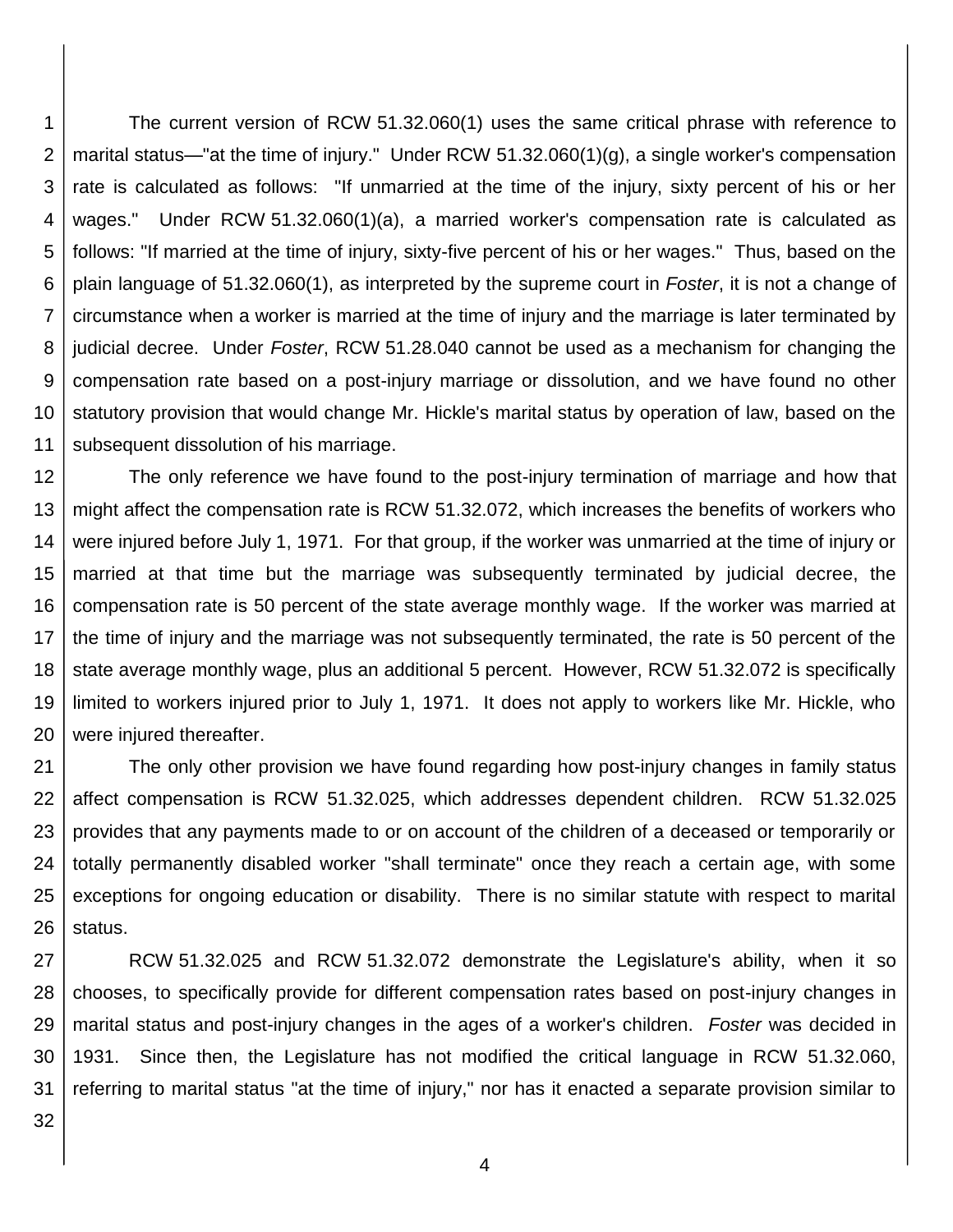1 2 3 4 5 RCW 51.32.025 or RCW 51.32.070, to address post-injury changes in marital status for workers injured after July 1, 1971. Based on *Foster* and the plain language of RCW 51.32.060(1), we conclude that Mr. Hickle's marital status at the time of injury is controlling with respect to his compensation rate. The subsequent termination of his marriage is irrelevant with respect to the rate of compensation under RCW 51.32.060(1).

6 7 8 9 10 11 12 13 14 15 16 Mr. Hickle also argues that the April 25, 2011 order, which affirmed the September 23, 2009 order setting his wage at time of injury and determining that he was married, has become final and is therefore "res judicata on the issue of the claimant's time loss compensation rate." Petition for Review, at 5. In changing Mr. Hickle's marital status from married to single, the Department relied on RCW 51.32.240(1), which permits the recoupment of benefits if payment has been made based on an innocent misrepresentation. As it turns out, Mr. Hickle did not misrepresent his marital status at the time of injury. Instead, he made a mistake filling out a form, saying he was single when he was actually married. However, had Mr. Hickle misrepresented his marital status, the finality of the April 25, 2011 order would not have precluded the Department from changing his marital status based on the provisions of RCW 51.32.240(1). *In re Alonso Veliz*, Dckt. No. 11 20348 (March 4, 2013).

17 18 19 20 21 22 23 24 25 26 27 Mr. Hickle asks that we either affirm the Department order, with the February 22, 2011 effective date, or direct the Department to cancel its order "as there is no basis in law or fact to issue an order changing the effective date of the claimant's change in marital status when he was married at the time of injury." Petition for Review, at 6-7. In its Response, the employer correctly argues that we cannot grant the claimant the affirmative relief of canceling the Department order, because he failed to appeal the October 12, 2011 order. Only the employer appealed and, as the appellant, CHS cannot be placed in a worse position than if it had not challenged the Department order. *Brakus v. Department of Labor & Indus.*, 48 Wn.2d 218 (1956). Thus, even though the Department should not have changed Mr. Hickle's marital status, the most we can do is to affirm the Department order establishing an effective date of February 22, 2011, which is the alternative relief requested by the claimant.

#### **FINDINGS OF FACT**

1. On May 10, 2012, an industrial appeals judge certified that the parties agreed to include the Jurisdictional History in the Board record solely for jurisdictional purposes.

28

29

30

31

32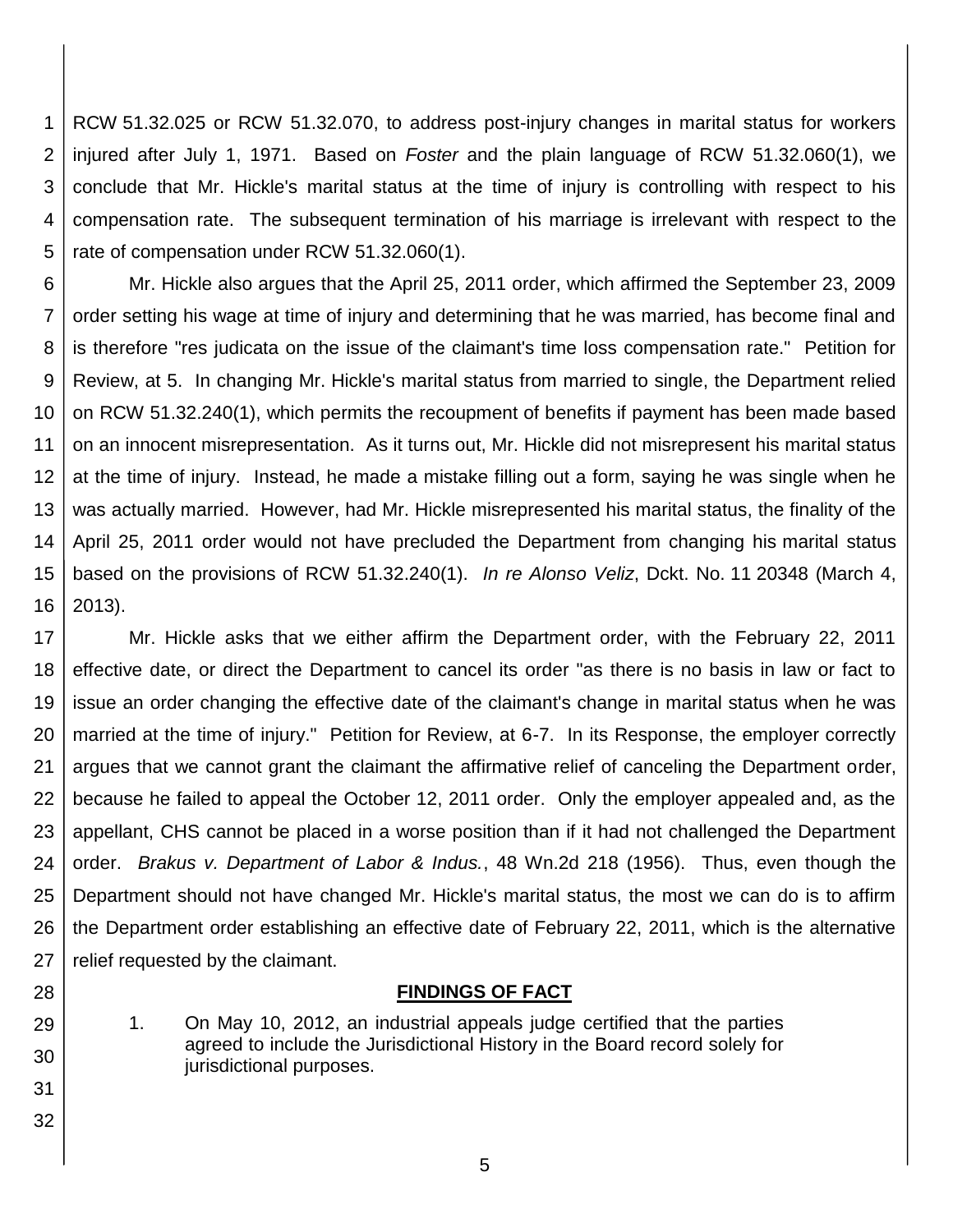- 2. Robert R. Hickle sustained an industrial injury on October 3, 2005, in the course of his employment with CHS, Inc.
	- 3. Mr. Hickle was married at the time of the industrial injury.
	- 4. On December 26, 2006, the Department closed the claim.
	- 5. On January 29, 2007, Mr. Hickle became single through a decree of dissolution entered in King County Superior Court.
	- 6. On December 19, 2008, the Department reopened the claim effective November 4, 2008.
	- 7. On September 23, 2009, the Department issued an order establishing Mr. Hickle's wage at time of injury and determining that his marital status was married. Mr. Hickle protested this order on November 20, 2009. On April 25, 2011, the Department affirmed the September 23, 2009 order. The April 25, 2011 order contained language notifying the parties that it would become final if it were not appealed within 60 days of receipt. No protest or appeal was filed.
- 8. The self-insured employer paid Mr. Hickle time-loss compensation benefits from November 4, 2008, through July 15, 2011, based on a status of married.
- 9. On August 3, 2011, Mr. Hickle faxed a pension benefits questionnaire to the Department indicating that he was currently single and mistakenly indicating that he had been single at the time of injury.
- 10. On October 4, 2011, the Department placed Mr. Hickle on the pension rolls, effective February 22, 2011.
- 11. On August 8, 2011, the Department issued an order stating that the claimant's compensation rate was established based on being married at the time of the industrial injury, and on July 10, 2011, Mr. Hickle informed the Department that his marital status under his claim was incorrect. The Department changed Mr. Hickle's marital status on which compensation was based to single, effective February 22, 2011, as provided by RCW 51.32.240(1). The employer protested this order and on October 12, 2011, the Department affirmed the August 8, 2011 order. The employer filed an appeal with the Board of Industrial Insurance Appeals on December 7, 2011. Mr. Hickle did not protest or appeal the October 12, 2011 order.

## **CONCLUSIONS OF LAW**

- 1. Based on the record, the Board of Industrial Insurance Appeals has jurisdiction over the parties and the subject matter in this appeal.
- 2. Mr. Hickle's marital status on October 3, 2005, the date of his industrial injury, is determinative for purposes of calculating his compensation rate under RCW 51.32.060(1). There is no statutory authority for changing his marital status based on a subsequent dissolution of the marriage.